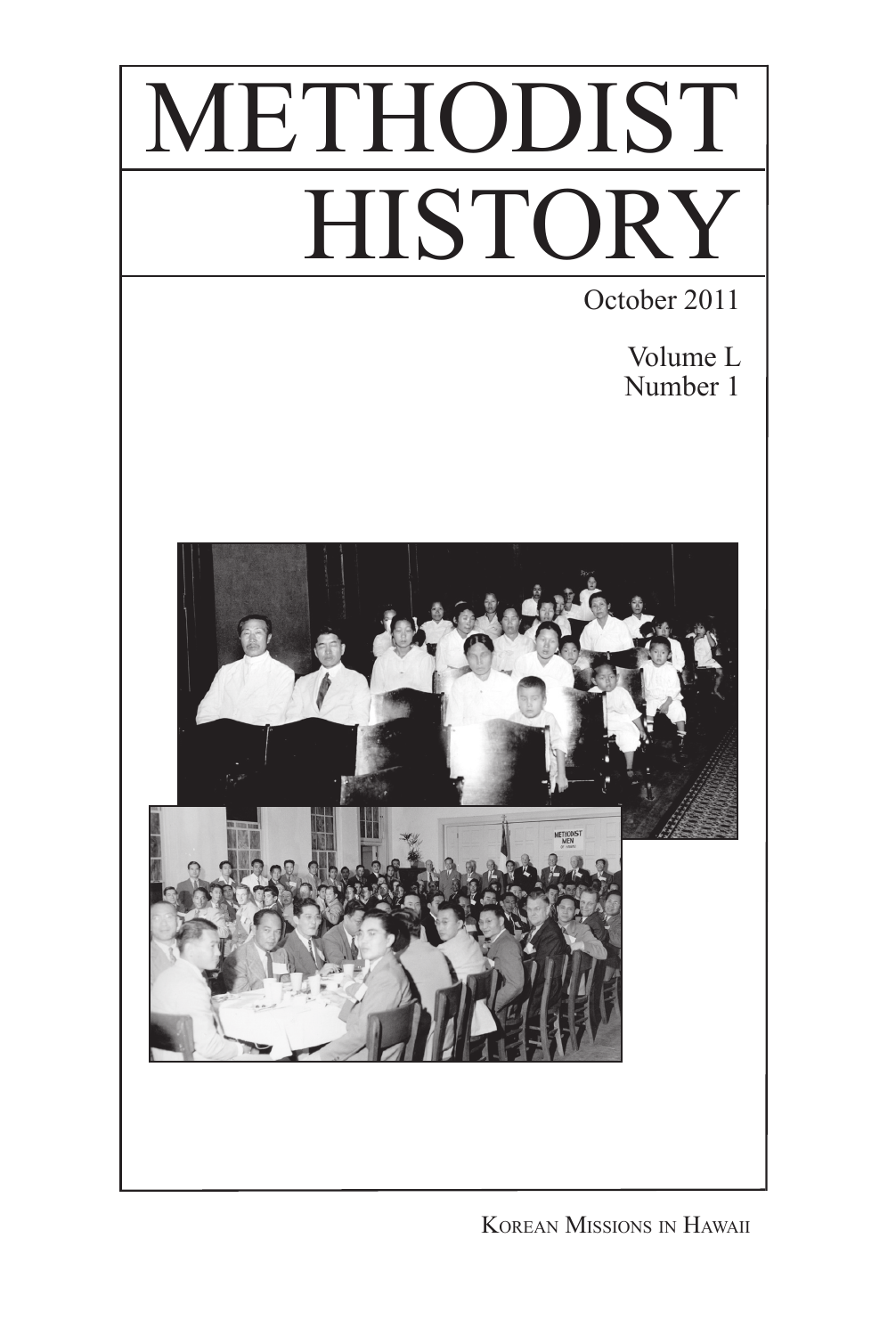

## **EDITORIAL BOARD**

Morris Davis *Drew University*

Paula Gilbert *Duke University*

A. V. Huff *Furman University*

Cornish Rogers *Claremont School of Theology*

> Ian Straker *Howard University*

Douglas Strong *Seattle Pacific University*

Anne Streaty Wimberly *Interdenominational Theological Center*

> Stephen Yale *Pacific School of Religion*

Charles Yrigoyen, Jr. *Lancaster Theological Seminary*

**Assistant Editors** Michelle Merkel-Brunskill Christopher Rodkey Nancy E. Topolewski

**Book Review Editor** Christopher J. Anderson

*Cover: Top image is of the organization of the Woman's Missionary Society in a Korean church, Honolulu (c. 1918) located in GCAH's Mission Photograph Series. Bottom image is of a Methodist Men's Fellowship Supper, Hawaii (c. 1950) located in GCAH's Mission Education Series.*

METHODIST HISTORY (ISSN 0026-1238) is published quarterly for \$25.00 per year to addresses in the U.S. by the General Commission on Archives and History of The United Methodist Church (GCAH), 36 Madison Avenue, Madison, NJ 07940. Printed in the U.S.A. Back issues are available.

Second-class postage paid at Madison, NJ. POSTMASTER: Send address changes to METH-ODIST HISTORY, P.O. Box 127, Madison, NJ 07940 or email mmerkel@gcah.org.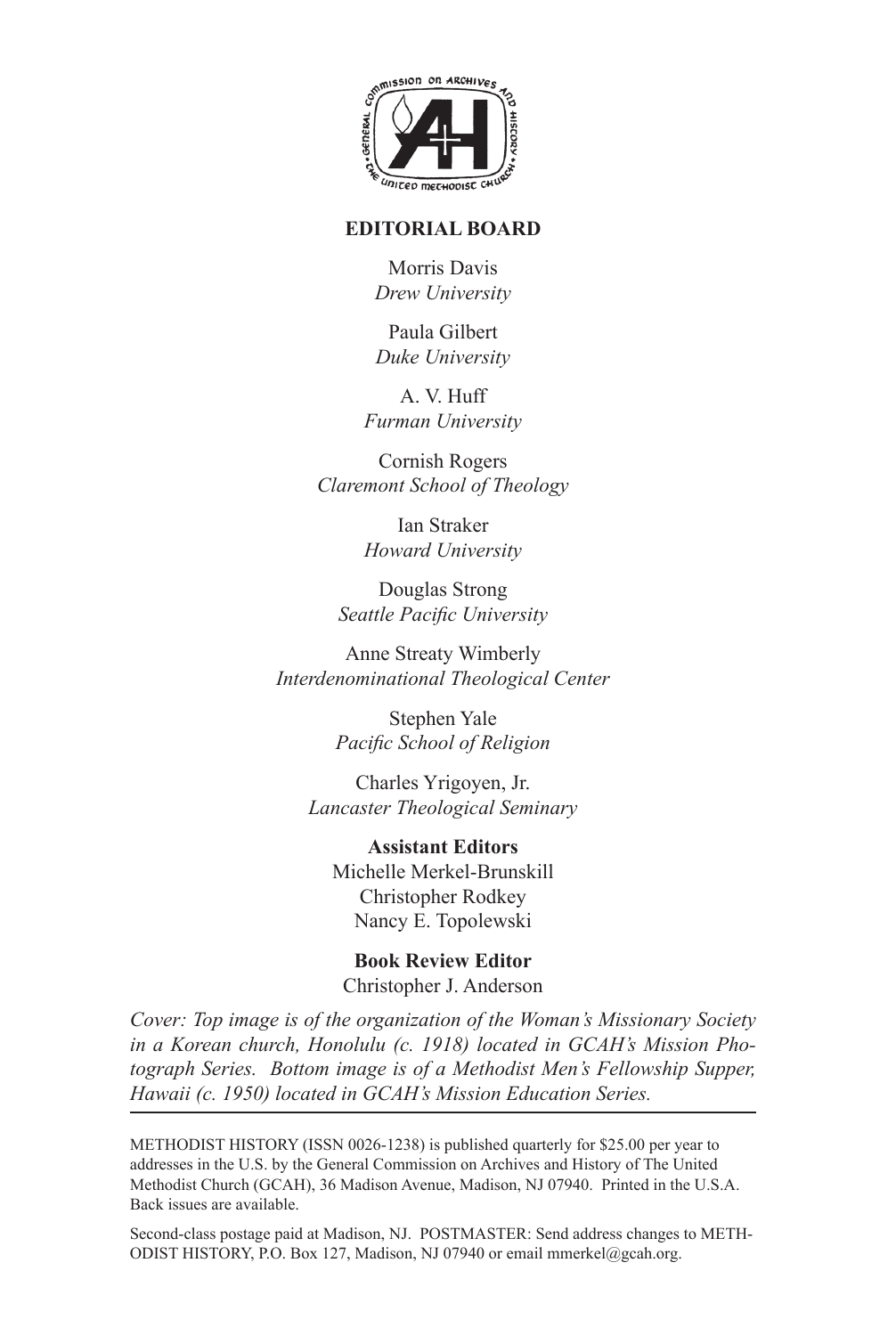## METHODIST HISTORY

Robert J. Williams, Editor

| <b>VOLUME L</b>                    | OCTOBER 2011                                                                                                                                                    | NUMBER 1       |
|------------------------------------|-----------------------------------------------------------------------------------------------------------------------------------------------------------------|----------------|
| <b>CONTENTS</b>                    |                                                                                                                                                                 |                |
|                                    |                                                                                                                                                                 | $\overline{2}$ |
|                                    | Hawaiian Connectionalism: Methodist Missionaries,<br>Hawaii Mission, and Korean Ethnic Churches                                                                 | 3              |
| the Caribbean                      | The Methodist Episcopal Church and Early Wesleyan Missions in<br>$by John C. Neal \ldots \ldots \ldots \ldots \ldots \ldots \ldots \ldots \ldots \ldots$        | 16             |
| Lady Huntingdon, Religion and Race |                                                                                                                                                                 | 28             |
|                                    | The Shout Heard 'Round the World: Similarities and Differences<br>Between American and English Camp Meetings                                                    | 40             |
|                                    | DISCOVERY edited by Rachel Cope                                                                                                                                 | 52             |
|                                    |                                                                                                                                                                 | 60             |
|                                    | Copyright 2011, General Commission on Archives and History,<br>The United Methodist Church                                                                      |                |
|                                    | Methodist History is included in<br>Religious and Theological Abstracts,<br>Historical Abstracts and America: History and Life<br><b>ATLA Religion Database</b> |                |

Manuscripts submitted for publication and all other correspondence should be addressed to Editor: METHODIST HISTORY, P.O. Box 127, Madison, NJ 07940. Prospective authors are advised to write for guidleines or visit www.gcah.org.